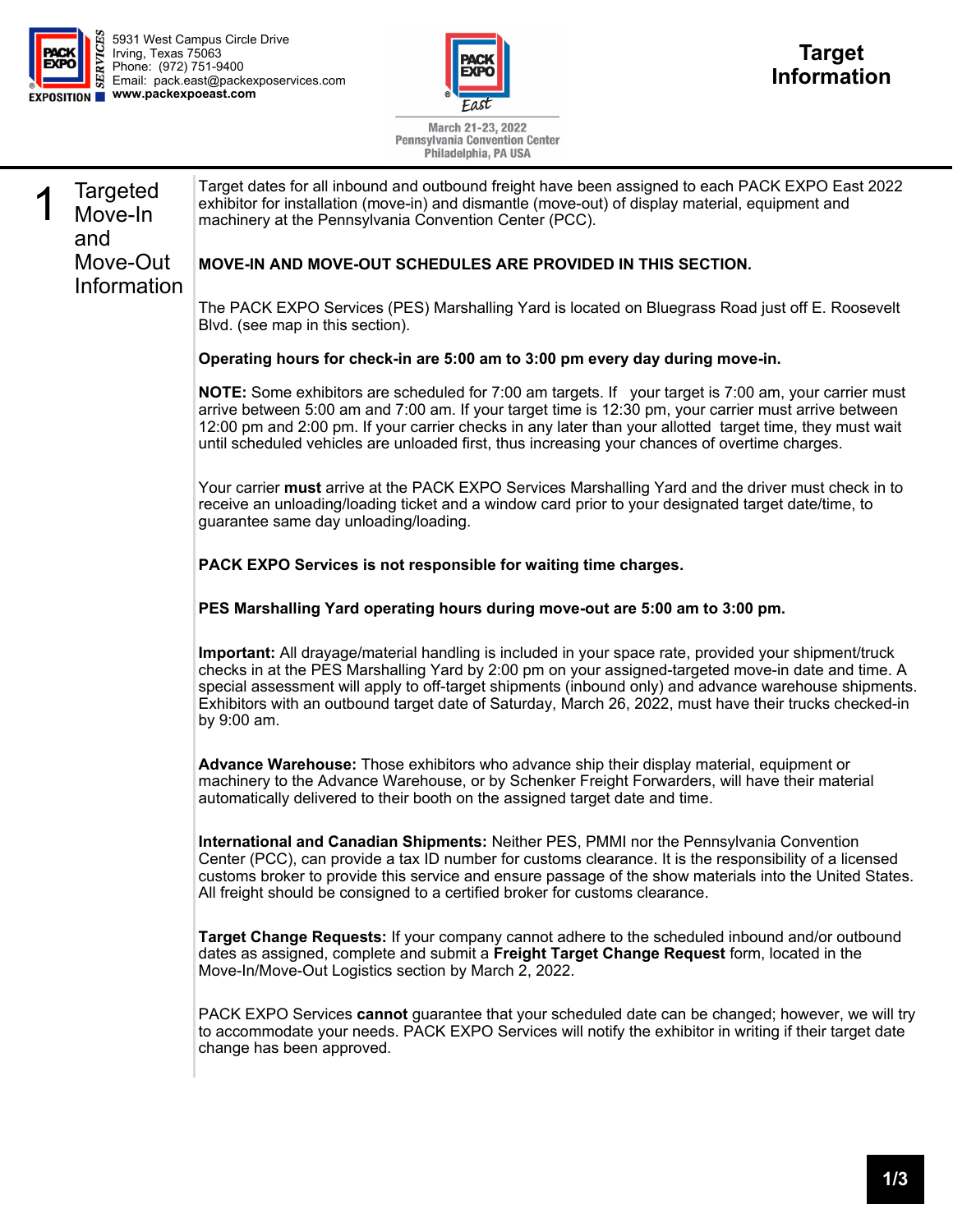



March 21-23, 2022 **Pennsylvania Convention Center** Philadelphia, PA USA

2 Inbound<br>2 Shipments

The Inbound Target floor plan is color-coded to indicate the freight receiving target date assigned to each booth. Please note that all exhibit halls are shown on this plan. Adhering to your assigned target date will save time and ensure an efficient move-in.

The following tips will help you understand and use the floor plan and the freight target program.

- To determine your assigned target date and time, find your booth and match the color to the key.
- **TARGET TIME IS FOR CHECK-IN AT THE MARSHALLING YARD ONLY.** Actual unloading could take many hours. Target dates apply to machinery and display materials only.
- PES is not responsible for carrier wait time charges.
- Certified weight tickets will be required. Separate weights for display materials and machinery equipment are required.
- If materials are not properly identified, they will be classified as Display Material.
- Off target display material and machinery will be subject to overtime charges if unloaded on overtime.
- Target assignments have been determined by booth size and location on the show floor.
- If you ship your materials to PACK EXPO Services advance warehouse by Monday, February 24, 2020, we will have your materials delivered to your booth on or prior to your assigned target date.
- Make certain that your shipping department, freight carrier, non-official contractor and/or display house receive copies of this page and map. Compliance with the installation target date will contribute greatly to cost and time efficient set-up.

**Target Change Requests:** If your company cannot adhere to the scheduled inbound and/or outbound dates as assigned, complete and submit a **Freight Target Change Request** form, located in the Move-In/Move-Out Logistics section by March 2, 2022.

PACK EXPO Services **cannot** guarantee that your scheduled date can be changed; however, we will try to accommodate your needs. PACK EXPO Services will notify the exhibitor in writing if their target date change has been approved.